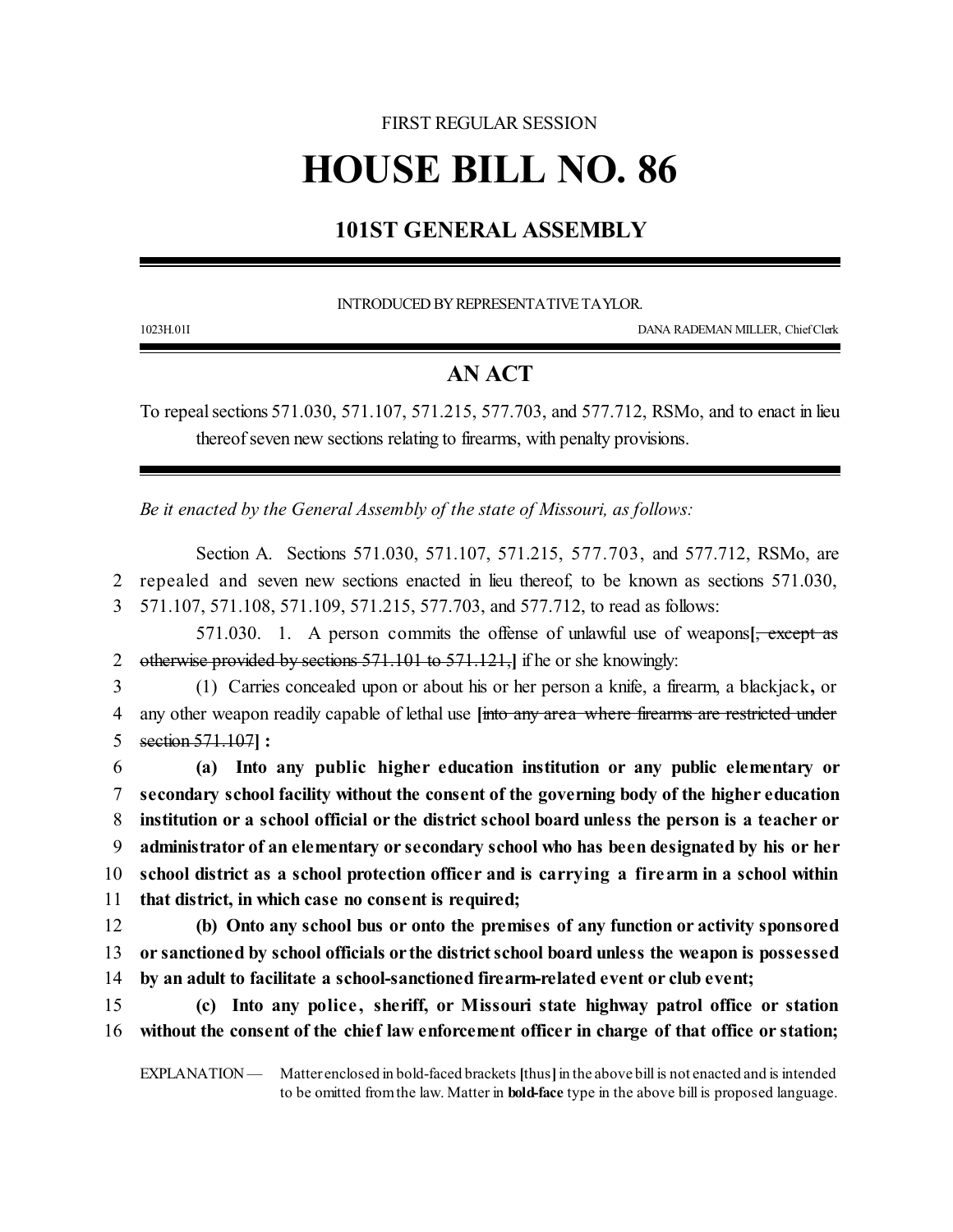**(d) Into the facility of any adult or juvenile detention or correctional institution, prison, or jail;**

 **(e) Into any courthouse solely occupied by the municipal, circuit, appellate, or supreme court or any courtrooms, administrative offices, libraries, or other rooms of any such court, regardless if such court solely occupies the building in question. This paragraph shall also include , but not be limited to, any juvenile, family, drug, or other court offices or any room or office wherein any of the courts or offices listed under this paragraph are temporarily conducting any business within the jurisdiction of such courts or offices. Nothing in this paragraph shall preclude those persons listed under subdivision (1) of subsection 2 of this section while within their jurisdiction and on duty; those persons listed under subdivision (2), (4), or (10) of subs e ction 2 of this section; or such other persons who serve in a law enforcement capacity for a court as may be specified by supreme court rule from carrying a concealed firearm within any of the areas described under this paragraph;**

 **(f) Into any meeting of the general assembly or a committee of the general assembly;**

 **(g) Into any area of an airport to which access is controlled by the inspection of persons and property;**

**(h) Into any place where the carrying of a firearm is prohibited by federal law;**

 **(i) Onto any private prope rty whose owner has posted the premises as being off-limits to concealed firearms by means of one or more signs displayed in a conspicuous place of a minimum size of eleven inches by fourteen inches with the writing thereon in letters of no less than one inch; or**

 **(j) Into any sports arena or stadium with a seating capacity of five thousand or more that is under the management of or leased to a private entity including, but not limited to, a professional sports team**; **[**or**]**

(2) Sets a spring gun; **[**or**]**

 (3) Discharges or shoots a firearm into a dwelling house, a railroad train, boat, aircraft, or motor vehicle as defined in section 302.010, or any building or structure used for the assembling of people; **[**or**]**

 (4) Exhibits, in the presence of one or more persons, any weapon readily capable of lethal use in an angry or threatening manner; **[**or**]**

 (5) Has a firearm or projectile weapon readily capable of lethal use on his or her person, while he or she is intoxicated, and handles or otherwise uses such firearm or projectile weapon in either a negligent or unlawful manner or discharges such firearm or projectile weapon unless acting in self-defense; or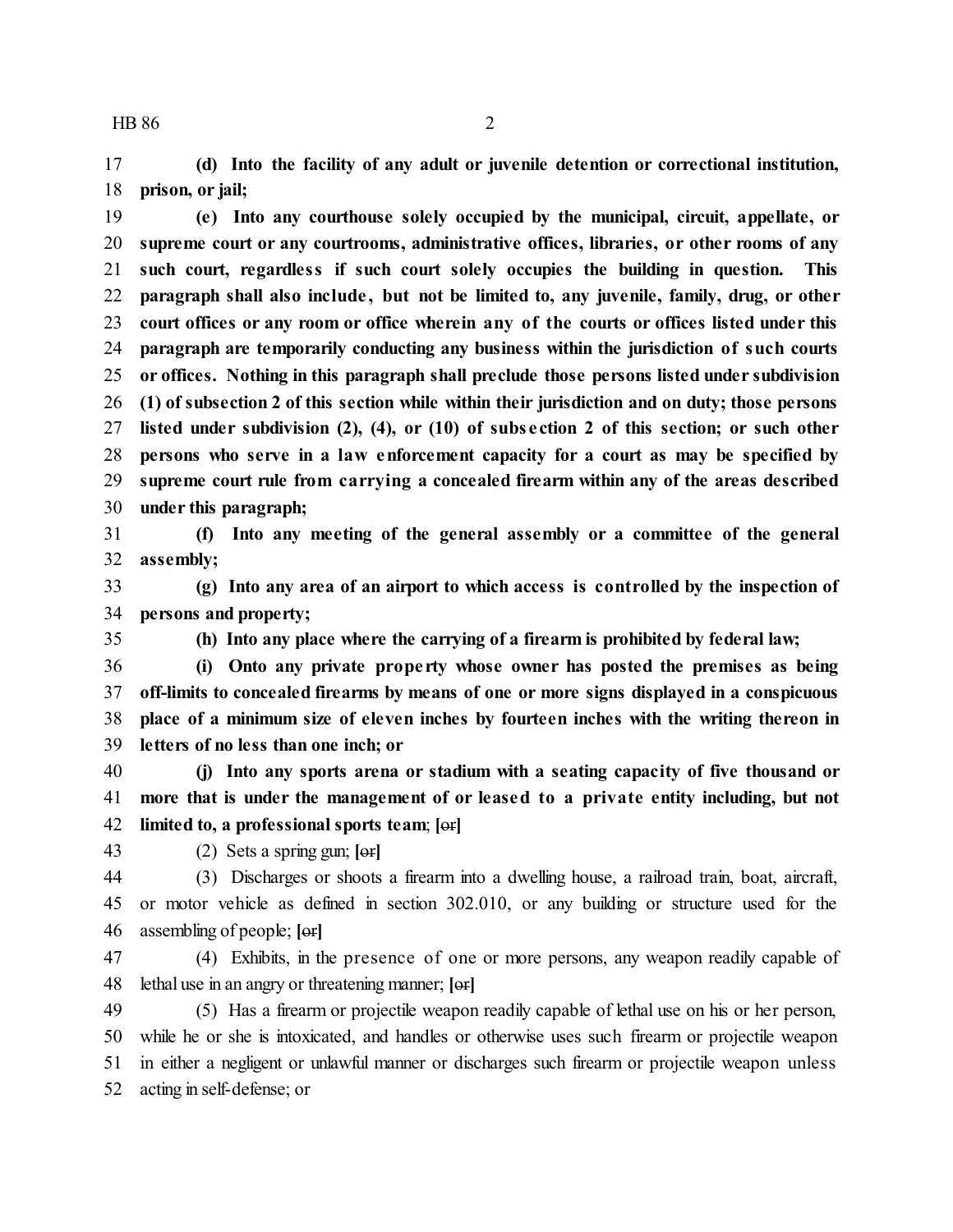(6) Discharges a firearm within one hundred yards of any occupied schoolhouse, courthouse, or church building; **[**or**]**

 (7) Discharges or shoots a firearm at a mark, at any object, or at random, on, along or across a public highway or discharges or shoots a firearm into any outbuilding; **[**or**]**

 (8) **[**Carries a firearm or any other weapon readily capable of lethal use into any church 58 or place where people have assembled for worship, or into any election precinct on any election 59 day, or into any building owned or occupied by any agency of the federal government, state government, or politicalsubdivision thereof; or

 (9)**]** Discharges or shoots a firearm at or from a motor vehicle, as defined in section 301.010, discharges or shoots a firearm at any person, or at any other motor vehicle, or at any building or habitable structure, unless the person was lawfully acting in self-defense; or

 **[**(10) Carries a firearm, whether loaded or unloaded, or any other weapon readily capable of lethal use into any school, onto any school bus, or onto the premises of any function or activity sponsored or sanctioned by school officials or the district school board; or

 (11)**] (9)** Possesses a firearm while also knowingly in possession of a controlled 68 substance that is sufficient for a felony violation of section 579.015.

 2. **[**Subdivisions (1), (8), and (10)**] Paragraphs (a) to (d), (f), (i), and (j) of subdivision (1)** of subsection 1 of this section shall not apply to the persons described in **subdivision (1), (3), (6), or (7) of** this subsection, regardless of whether such uses are reasonably associated with or are necessary to the fulfillment of such person's official duties except as otherwise provided in this subsection. Subdivisions (3), (4), (6), (7), and **[**(9)**] (8)** of subsection 1 of this section shall not apply to or affect any of the following persons, when such uses are reasonably associated with or are necessary to the fulfillment of such person's official duties, except as otherwise provided in this subsection:

 (1) All state, county and municipal peace officers who have completed the training required by the police officer standards and training commission pursuant to sections 590.030 to 590.050 and who possess the duty and power of arrest for violation of the general criminal laws of the state or for violation of ordinances of counties or municipalities of the state, whether such officers are on or off duty, and whether such officers are within or outside of the law enforcement agency's jurisdiction, or all qualified retired peace officers, as defined in subsection 12 of this section, and who carry the identification defined in subsection 13 of this section, or any person summoned by such officers to assist in making arrests or preserving the peace while actually engaged in assisting such officer;

 (2) Wardens, superintendents and keepers of prisons, penitentiaries, jails and other institutions for the detention of persons accused or convicted of crime;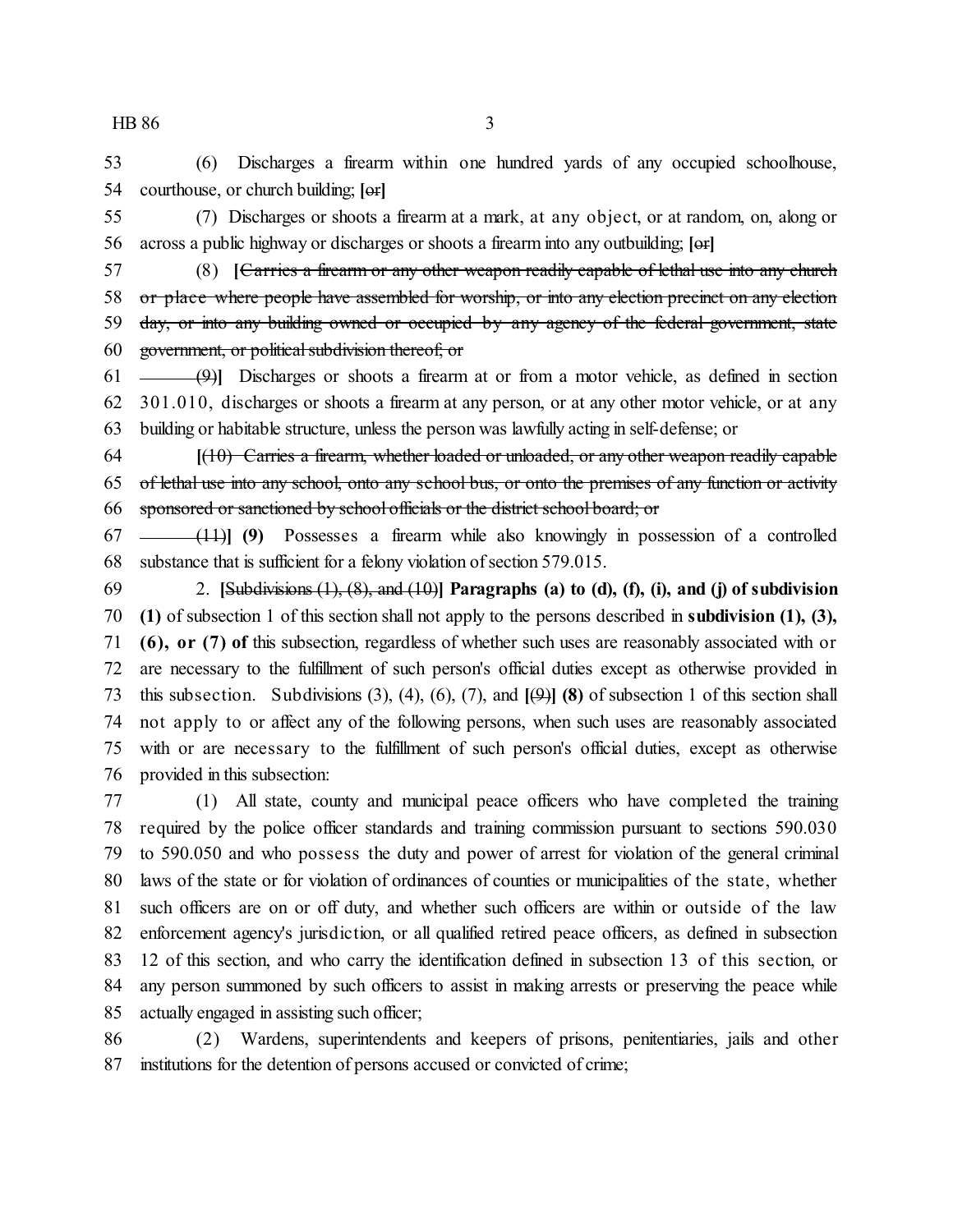(3) Members of the **United States** Armed Forces or National Guard while performing their official duty;

 (4) Those persons vested by Article V, Section 1 of the Constitution of Missouri with the judicial power of the state and those persons vested by Article III of the Constitution of the United States with the judicial power of the United States, the members of the federal judiciary;

(5) Any person whose bona fide duty is to execute process, civil or criminal;

 (6) Any federal probation officer or federal flight deck officer as defined under the federal flight deck officer program, 49 U.S.C. Section 44921, regardless of whether such officers are on duty, or within the law enforcement agency's jurisdiction;

 (7) Any state probation or parole officer, including supervisors and members of the board of probation and parole;

 (8) Any corporate security advisor meeting the definition and fulfilling the requirements of the regulations established by the department of public safety under section 590.750;

(9) Any coroner, deputy coroner, medical examiner, or assistant medical examiner;

 (10) Any municipal or county prosecuting attorney or assistant prosecuting attorney; circuit attorney or assistant circuit attorney; municipal, associate, or circuit judge; or any person appointed by a court to be a special prosecutor who has completed the firearms safety training course required under subsection 2 of section 571.111;

 (11) Any member of a fire department or fire protection district who is employed on a full-time basis as a fire investigator and who has a valid concealed carry endorsement issued prior to August 28, 2013, or a valid concealed carry permit under section 571.111 when such uses are reasonably associated with or are necessary to the fulfillment of such person's official duties; and

 (12) Upon the written approval of the governing body of a fire department or fire protection district, any paid fire department or fire protection district member who is employed on a full-time basis and who has a valid concealed carry endorsement issued prior to August 28, 2013, or a valid concealed carry permit, when such uses are reasonably associated with or are necessary to the fulfillment of such person's official duties.

 3. Subdivisions (1)**[**,**] and** (5)**[**, (8), and (10)**]** of subsection 1 of this section do not apply when the actor is transporting such weapons in a nonfunctioning state or in an unloaded state when ammunition is not readily accessible or when such weapons are not readily accessible. Subdivision (1) of subsection 1 of this section does not apply to any person nineteen years of age or older or eighteen years of age or older and a member of the United States Armed Forces, or honorably discharged from the United States Armed Forces, transporting a concealable firearm in the passenger compartment of a motor vehicle, so long as such concealable firearm is otherwise lawfully possessed**[**, nor when the actor is also in possession of an exposed firearm or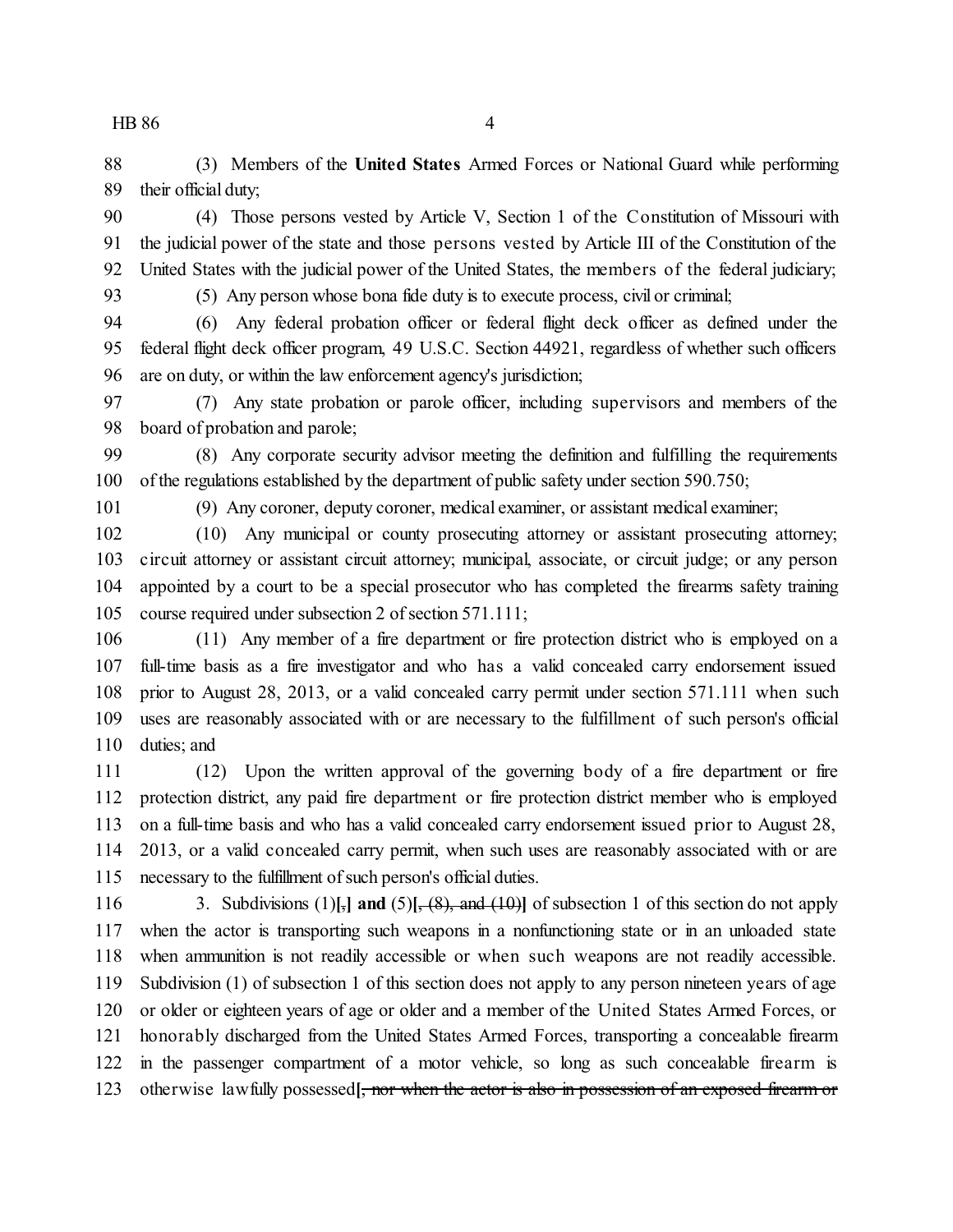124 projectile weapon for the lawful pursuit of game, or is in his or her dwelling unit or upon 125 premises over which the actor has possession, authority or control, or is traveling in a continuous

journey peaceably through this state. Subdivision (10) of subsection 1 of this section does not

127 apply if the firearm is otherwise lawfully possessed by a person while traversing school premises

- 128 for the purposes of transporting a student to or from school, or possessed by an adult for the
- purposes of facilitation of a school-sanctioned firearm-related event or club event**]**.

 4. **[**Subdivisions**] Subdivision** (1)**[**, (8), and (10)**]** of subsection 1 of this section shall not apply to any person who has a valid concealed carry permit issued pursuant to sections 571.101 to 571.121, **a valid life time or extended concealed carry permit issued under sections 571.205 to 571.230,** a valid concealed carry endorsement issued before August 28, 2013, or a valid permit or endorsement to carry concealed firearms issued by another state or political subdivision of another state.

 5. Subdivisions (3), (4), (5), (6), (7), **and** (8)**[**, (9), and (10)**]** of subsection 1 of this section shall not apply to persons who are engaged in a lawful act of defense pursuant to section 563.031.

 6. Notwithstanding any provision of this section to the contrary, the state shall not prohibit any state employee from having a firearm in the employee's vehicle on the state's property provided that the vehicle is locked and the firearm is not visible. This subsection shall only apply to the state as an employer when the state employee's vehicle is on property owned or leased by the state and the state employee is conducting activities within the scope of his or her employment. For the purposes of this subsection, "state employee" means an employee of the executive, legislative, or judicial branch of the government of the state of Missouri.

 7. Nothing in this section shall make it unlawful for a student to actually participate in school-sanctioned gun safety courses, student military or ROTC courses, or other school-sponsored or club-sponsored firearm-related events, provided the student does not carry a firearm or other weapon readily capable of lethal use into any school, onto any school bus, or onto the premises of any other function or activity sponsored or sanctioned by school officials or the district school board.

8. A person who commits the **[**crime**] offense** of unlawful use of weapons under:

 (1) Subdivision (2), (3), (4), or **[**(11)**] (9)** of subsection 1 of this section shall be guilty of a class E felony;

 (2) Subdivision (1), (6), **or** (7)**[**, or (8)**]** of subsection 1 of this section shall be guilty of a class B misdemeanor, except when a concealed weapon is carried onto any private property whose owner has posted the premises as being off-limits to concealed firearms by means of one or more signs displayed in a conspicuous place of a minimum size of eleven inches by fourteen inches with the writing thereon in letters of not less than one inch, in which case the **[**penalties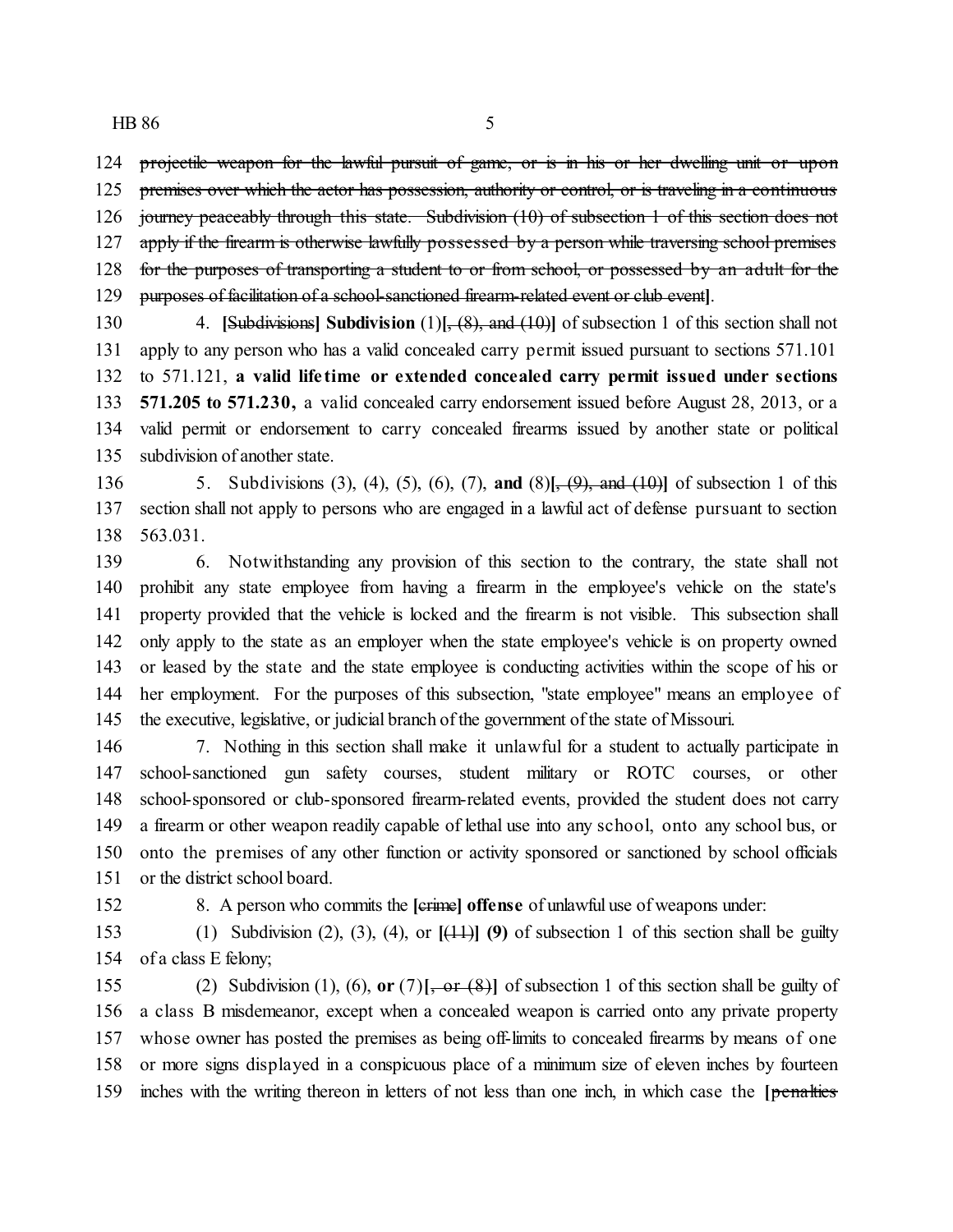of subsection 2 of section 571.107 shall apply**] offense shall not be a criminal act but may subject the personto deniedaccess to or removalfromthe premises. If such person refuses to leave the premises and a peace officer is summoned, suchpersonmay be issueda citation for an amount not to exceed one hundred dollars for the first offense. If a second citation for a similar violation occurs within a six-month period, such person shall be fined an amount not to exceed two hundred dollars. If a third citation for a similar violation is issued within one year of the first citation, such person shall be fined an amount not to exceed five hundred dollars**;

 (3) Subdivision (5) **[**or (10)**]** of subsection 1 of this section shall be guilty of a class A misdemeanor if the firearmis unloaded and a class E felony if the firearm is loaded;

 (4) Subdivision **[**(9)**] (8)** of subsection 1 of this section shall be guilty of a class B felony, except that if the violation of subdivision **[**(9)**] (8)** of subsection 1 of this section results in injury or death to another person, it is a class A felony.

 9. Violations of subdivision **[**(9)**] (8)** of subsection 1 of this section shall be punished as follows:

 (1) For the first violation a person shall be sentenced to the maximum authorized term of imprisonment for a class B felony;

 (2) For any violation by a prior offender as defined in section 558.016, a person shall be sentenced to the maximum authorized term of imprisonment for a class B felony without the possibility of parole, probation or conditional release for a termof ten years;

 (3) For any violation by a persistent offender as defined in section 558.016, a person shall be sentenced to the maximum authorized term of imprisonment for a class B felony without the possibility of parole, probation, or conditional release;

 (4) For any violation which results in injury or death to another person, a person shall be sentenced to an authorized disposition for a class A felony.

 10. Any person knowingly aiding or abetting any other person in the violation of subdivision **[**(9)**] (8)** of subsection 1 of this section shall be subject to the same penalty as that prescribed by this section for violations by other persons.

188 11. Notwithstanding any other provision of law, no person who pleads guilty to or is found guilty of a felony violation of subsection 1 of this section shall receive a suspended imposition of sentence if such person has previously received a suspended imposition of sentence for any other firearms- or weapons-related felony offense.

12. As used in this section "qualified retired peace officer" means an individual who:

 (1) Retired in good standing from service with a public agency as a peace officer, other than for reasons of mental instability;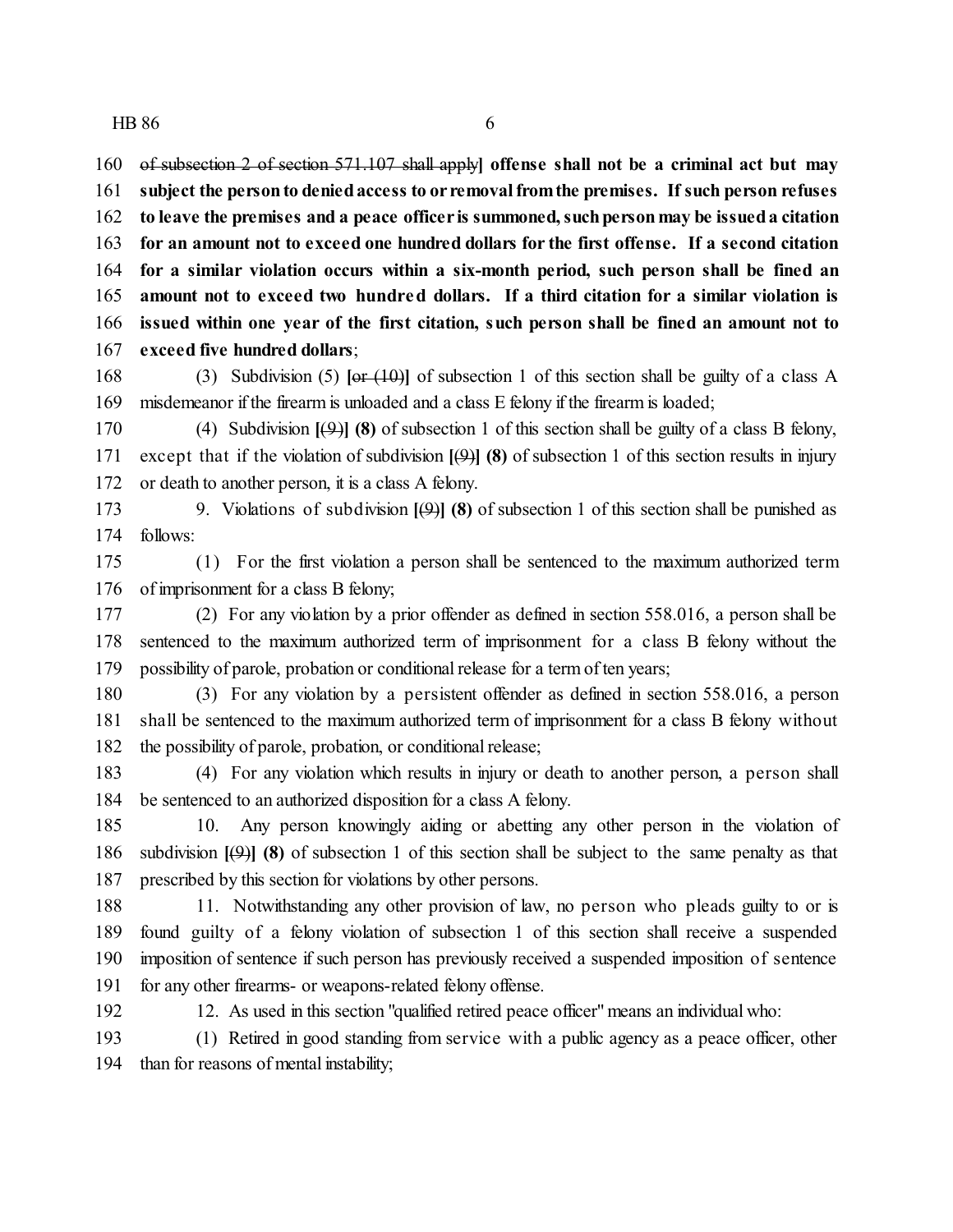(2) Before such retirement, was authorized by law to engage in or supervise the prevention, detection, investigation, or prosecution of, or the incarceration of any person for, any violation of law, and had statutory powers of arrest;

 (3) Before such retirement, was regularly employed as a peace officer for an aggregate of fifteen years or more, or retired from service with such agency, after completing any applicable probationary period of such service, due to a service-connected disability, as determined by such agency;

 (4) Has a nonforfeitable right to benefits under the retirement plan of the agency if such a plan is available;

 (5) During the most recent twelve-month period, has met, at the expense of the individual, the standards for training and qualification for active peace officers to carry firearms;

 (6) Is not under the influence of alcohol or another intoxicating or hallucinatory drug or substance; and

(7) Is not prohibited by federal law from receiving a firearm.

13. The identification required by subdivision (1) of subsection 2 of this section is:

 (1) A photographic identification issued by the agency from which the individual retired from service as a peace officer that indicates that the individual has, not less recently than one year before the date the individual is carrying the concealed firearm, been tested or otherwise found by the agency to meet the standards established by the agency for training and qualification for active peace officers to carry a firearmof the same type as the concealed firearm; or

 (2) A photographic identification issued by the agency from which the individual retired from service as a peace officer; and

 (3) A certification issued by the state in which the individual resides that indicates that the individual has, not less recently than one year before the date the individual is carrying the concealed firearm, been tested or otherwise found by the state to meet the standards established by the state for training and qualification for active peace officers to carry a firearm of the same type as the concealed firearm.

 **14. Notwithstanding any provision of this section or any other law, the offense of unlawful use of weapons under subdivision (1) of subsection 1 of this section shall not include possession of a firearm in a vehicle on any premises listed under paragraphs (a) to (j) of subdivision (1) of subsection 1 of this section, except if prohibited by federal law, so long as the firearm is not removed from the vehicle or brandished while the vehicle is in or on the listed premises.**

571.107. 1. A concealed carry permit issued pursuant to sections 571.101 to 571.121,

**a valid lifetime or extended concealed carry permit issued under sections 571.205 to**

**571.230,** a valid concealed carry endorsement issued prior to August 28, 2013, or a concealed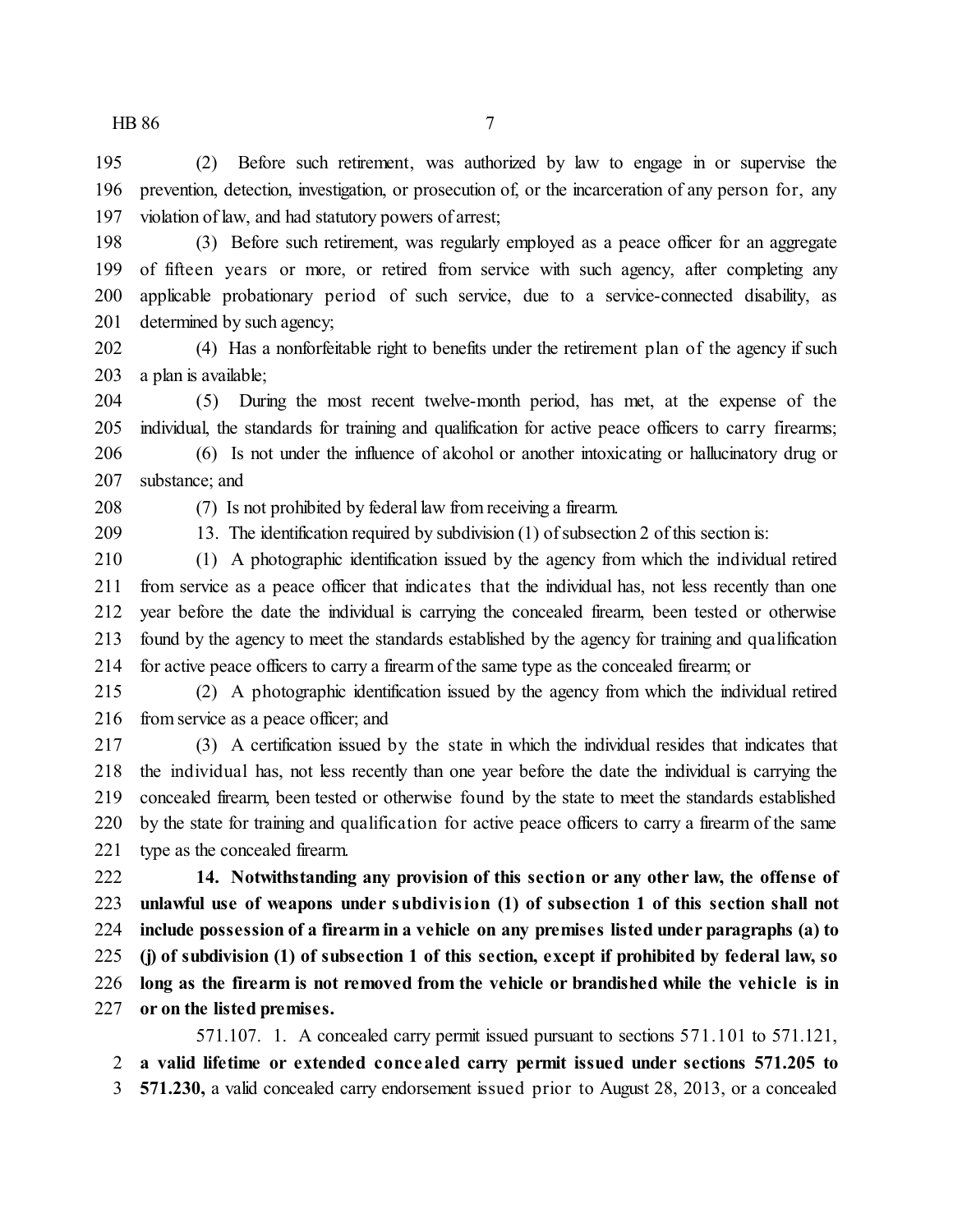carry endorsement or permit issued by another state or political subdivision of another state shall authorize the person in whose name the permit or endorsement is issued to carry concealed firearms on or about his or her person or vehicle throughout the state. No concealed carry permit issued pursuant to sections 571.101 to 571.121, **valid lifetime or extended concealed carry pe rmit issued under sections 571.205 to 571.230,** valid concealed carry endorsement issued prior to August 28, 2013, or a concealed carry endorsement or permit issued by another state or political subdivision of another state shall authorize any person to carry concealed firearms into:

 (1) Any police, sheriff, or **Missouri state** highway patrol office or station without the consent of the chief law enforcement officer in charge of that office or station**[**. Possession of 13 a firearm in a vehicle on the premises of the office or station shall not be a criminal offense so 14 long as the firearm is not removed from the vehicle or brandished while the vehicle is on the 15 premises;

16 (2) Within twenty-five feet of any polling place on any election day. Possession of a 17 firearm in a vehicle on the premises of the polling place shall not be a criminal offense so long as the firearm is not removed from the vehicle or brandished while the vehicle is on the premises**]**;

 **[**(3)**] (2)** The facility of any adult or juvenile detention or correctional institution, prison**,** or jail**[**. Possession of a firearm in a vehicle on the premises of any adult, juvenile detention, or 22 correctional institution, prison or jail shall not be a criminal offense so long as the firearm is not removed from the vehicle or brandished while the vehicle is on the premises**]**;

 **[**(4)**] (3)** Any courthouse solely occupied by the **municipal,** circuit, appellate**,** or supreme court**[**,**]** or any courtrooms, administrative offices, libraries**,** or other rooms of any such court **[**whether or not**] regardless if** such court solely occupies the building in question **unless the person has the consent of the pre siding judge**. This subdivision shall also include, but not be limited to, any juvenile, family, drug, or other court offices**[**,**] and** any room or office wherein any of the courts or offices listed in this subdivision are temporarily conducting any business within the jurisdiction of such courts or offices**[**, and such other locations in such manner as may be specified by supreme court rule pursuant to subdivision (6) of this subsection**]**. Nothing in this subdivision shall preclude those persons listed in subdivision (1) of subsection 2 of section 571.030 while within their jurisdiction and on duty**[**,**] or** those persons listed in subdivisions (2), (4), and (10) of subsection 2 of section 571.030**[**, or such other persons who serve in a law enforcement capacity for a court as may be specified by supreme court rule pursuant to subdivision (6) of this subsection**]** from carrying a concealed firearm within any of the areas described in this subdivision**[**. Possession of a firearm in a vehicle on the premises of any of the areas listed in this subdivision shall not be a criminal offense so long as the firearm is not removed from the vehicle or brandished while the vehicle is on the premises;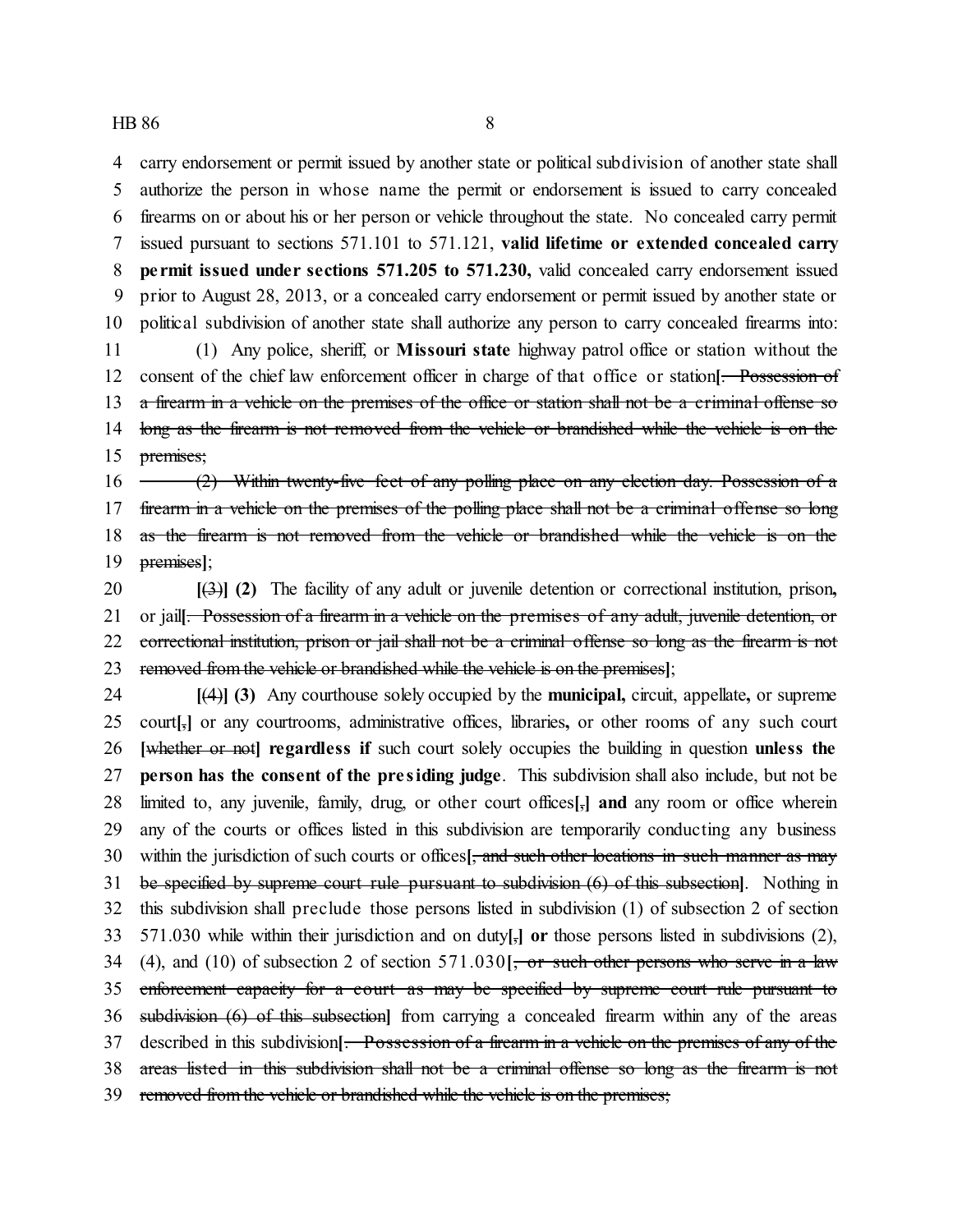$40 \leftarrow$  (5) Any meeting of the governing body of a unit of local government; or any meeting of 41 the general assembly or a committee of the general assembly, except that nothing in this 42 subdivision shall preclude a member of the body holding a valid concealed carry permit or 43 endorsement from carrying a concealed firearm at a meeting of the body which he or she is a 44 member. Possession of a firearm in a vehicle on the premises shall not be a criminal offense so long as the firearm is not removed from the vehicle or brandished while the vehicle is on the 46 premises. Nothing in this subdivision shall preclude a member of the general assembly, a 47 full-time employee of the general assembly employed under Section 17, Article III, Constitution 48 of Missouri, legislative employees of the general assembly as determined under section 21.155, 49 or statewide elected officials and their employees, holding a valid concealed carry permit or endorsement, from carrying a concealed firearm in the state capitol building or at a meeting whether of the full body of a house of the general assembly or a committee thereof, that is held in the state capitol building; 53 (6) The general assembly, supreme court, county or municipality may by rule, 54 administrative regulation, or ordinance prohibit or limit the carrying of concealed firearms by permit or endorsement holders in that portion of a building owned, leased or controlled by that unit of government. Any portion of a building in which the carrying of concealed firearms is prohibited or limited shall be clearly identified by signs posted at the entrance to the restricted area. The statute, rule or ordinance shall exempt any building used for public housing by private persons, highways or rest areas, firing ranges, and private dwellings owned, leased, or controlled by that unit of government from any restriction on the carrying or possession of a firearm. The statute, rule or ordinance shall not specify any criminal penalty for its violation but may specify that persons violating the statute, rule or ordinance may be denied entrance to the building, ordered to leave the building and if employees of the unit of government, be subjected to disciplinary measures for violation of the provisions of the statute, rule or ordinance. The

provisions of this subdivision shall not apply to any other unit of government;

 $66 \leftarrow$   $(7)$  Any establishment licensed to dispense intoxicating liquor for consumption on the premises, which portion is primarily devoted to that purpose, without the consent of the owner or manager. The provisions of this subdivision shall not apply to the licensee of said establishment. The provisions of this subdivision shall not apply to any bona fide restaurant open to the general public having dining facilities for not less than fifty persons and that receives at least fifty-one percent of its gross annual income from the dining facilities by the sale of food. This subdivision does not prohibit the possession of a firearm in a vehicle on the premises of the establishment and shall not be a criminal offense so long as the firearm is not removed from the vehicle or brandished while the vehicle is on the premises. Nothing in this subdivision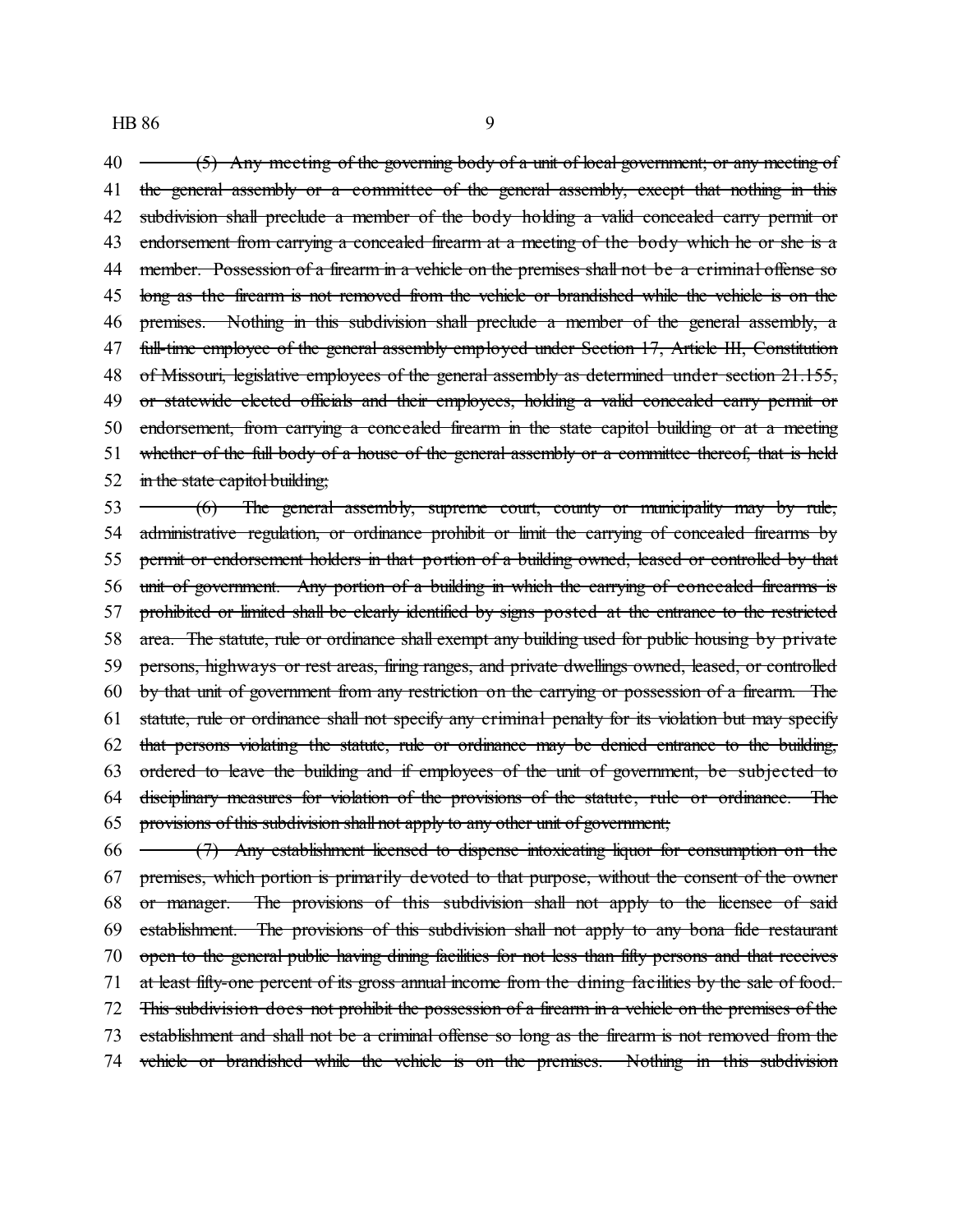75 authorizes any individual who has been issued a concealed carry permit or endorsement to 76 possess any firearm while intoxicated**]**;

 **[**(8)**] (4)** Any area of an airport to which access is controlled by the inspection of persons and property**[**. Possession of a firearm in a vehicle on the premises of the airport shall not be a criminal offense so long as the firearm is not removed from the vehicle or brandished while the vehicle is on the premises**]**;

81 **[**(9)**] (5)** Any place where the carrying of a firearm is prohibited by federal law;

 **[**(10)**] (6)** Any **[**higher education institution or**] public** elementary or secondary school facility without the consent of **[**the governing body of the higher education institution or**]** a school official or the district school board, unless the person with the concealed carry endorsement or permit is a teacher or administrator of an elementary or secondary school who has been designated by his or her school district as a school protection officer and is carrying a firearm in a school within that district, in which case no consent is required**[**. Possession of a 88 firearm in a vehicle on the premises of any higher education institution or elementary or 89 secondary school facility shall not be a criminal offense so long as the firearm is not removed 90 from the vehicle or brandished while the vehicle is on the premises;

91  $\rightarrow$  (11) Any portion of a building used as a child care facility without the consent of the 92 manager. Nothing in this subdivision shall prevent the operator of a child care facility in a 93 family home from owning or possessing a firearm or a concealed carry permit or endorsement; 94  $\rightarrow$  (12) Any riverboat gambling operation accessible by the public without the consent of 95 the owner or manager pursuant to rules promulgated by the gaming commission. Possession of 96 a firearm in a vehicle on the premises of a riverboat gambling operation shall not be a criminal 97 offense so long as the firearm is not removed from the vehicle or brandished while the vehicle 98 is on the premises;

99  $(13)$  Any gated area of an amusement park. Possession of a firearm in a vehicle on the 100 premises of the amusement park shall not be a criminal offense so long as the firearm is not 101 removed from the vehicle or brandished while the vehicle is on the premises;

102 (14) Any church or other place of religious worship without the consent of the minister 103 or person or persons representing the religious organization that exercises control over the place 104 of religious worship. Possession of a firearm in a vehicle on the premises shall not be a criminal 105 offense so long as the firearm is not removed from the vehicle or brandished while the vehicle 106 is on the premises**]**;

 **[**(15)**] (7)** Any private property whose owner has posted the premises as being off-limits to concealed firearms by means of one or more signs displayed in a conspicuous place of a minimum size of eleven inches by fourteen inches with the writing thereon in letters of not less than one inch. The owner, business or commercial lessee, manager of a private business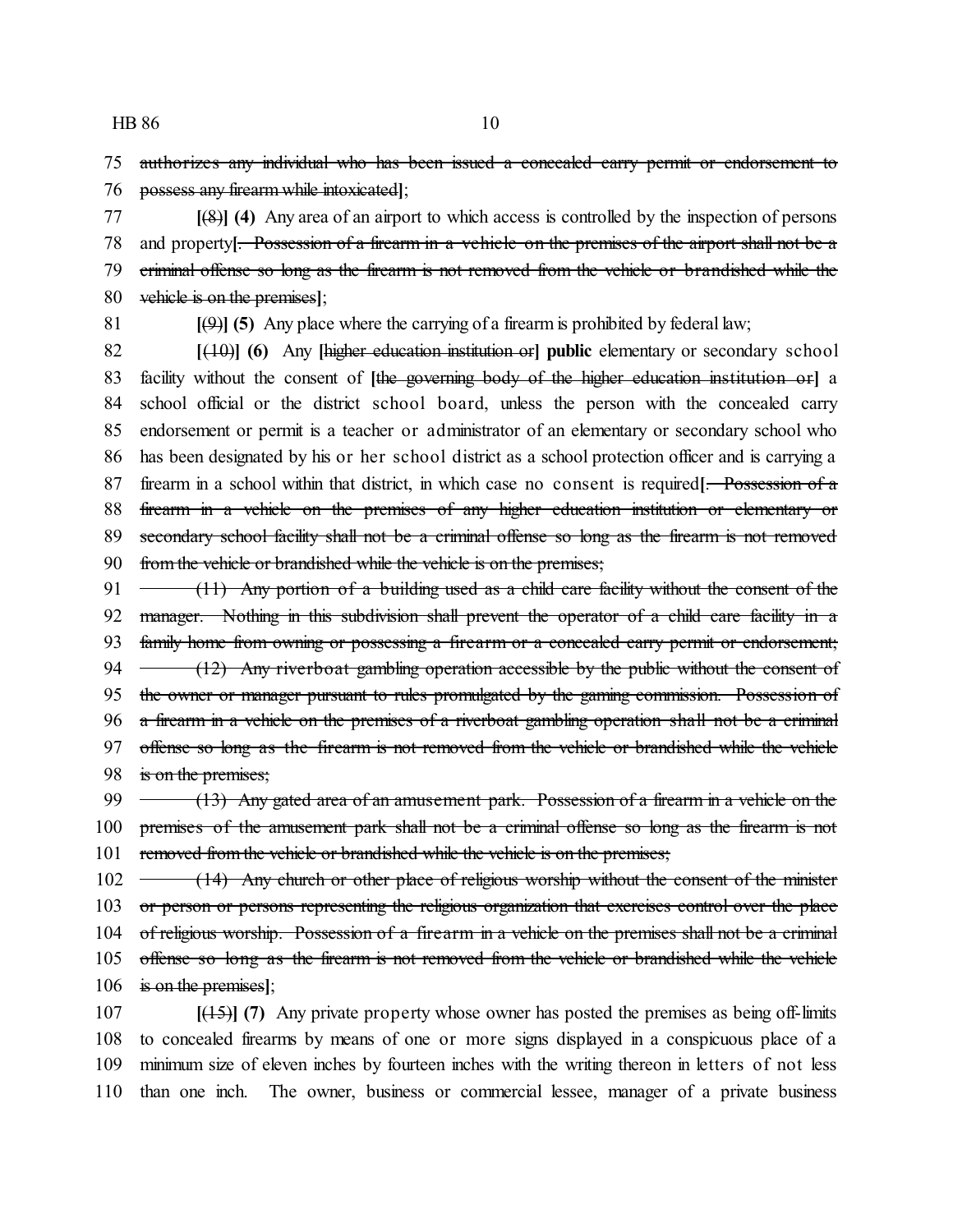enterprise, or any other organization, entity, or person may prohibit persons holding a concealed carry permit or endorsement from carrying concealed firearms on the premises and may prohibit employees, not authorized by the employer, holding a concealed carry permit or endorsement from carrying concealed firearms on the property of the employer. If the building or the premises are open to the public, the employer of the business enterprise shall post signs on or about the premises if carrying a concealed firearm is prohibited. **[**Possession of a firearm in a vehicle on 117 the premises shall not be a criminal offense so long as the firearm is not removed from the vehicle or brandished while the vehicle is on the premises.**]** An employer may prohibit employees or other persons holding a concealed carry permit or endorsement from carrying a concealed firearm in vehicles owned by the employer; **or**

 **[**(16)**] (8)** Any sports arena or stadium with a seating capacity of five thousand or more **that is under the management of or leased to a private entity including, but not limited to, a professional sports team**. **[**Possession of a firearm in a vehicle on the premises shall not be 124 a criminal offense so long as the firearm is not removed from the vehicle or brandished while the 125 vehicle is on the premises;

 $126 \rightarrow (17)$  Any hospital accessible by the public. Possession of a firearm in a vehicle on the 127 premises of a hospital shall not be a criminal offense so long as the firearm is not removed from the vehicle or brandished while the vehicle is on the premises.**]**

 2. Carrying of a concealed firearm in a location specified in subdivisions (1) to **[**(17)**] (8)** of subsection 1 of this section by any individual who holds a concealed carry permit issued pursuant to sections 571.101 to 571.121, **a valid lifetime or extended concealed carry permit issued under sections 571.205 to 571.230,** or a concealed carry endorsement issued prior to August 28, 2013, shall not be a criminal act but may subject the person to denial to the premises or removal from the premises. If such person refuses to leave the premises and a peace officer is summoned, such person may be issued a citation for an amount not to exceed one hundred dollars for the first offense. If a second citation for a similar violation occurs within a six-month period, such person shall be fined an amount not to exceed two hundred dollars and his or her **concealed carry** permit, **[**and**] or**, if applicable, **his or her** endorsement to carry concealed firearms**,** shall be suspended for a period of one year. If a third citation for a similar violation is issued within one year of the first citation, such person shall be fined an amount not to exceed five hundred dollars and shall have his or her concealed carry permit, **[**and**] or**, if applicable, **his or her** endorsement**,** revoked and such person shall not be eligible for a concealed carry permit for a period of three years. Upon conviction of charges arising from a citation issued pursuant to this subsection, the court shall notify the sheriff of the county which issued the concealed carry permit, or, if the person is a holder of a concealed carry endorsement issued prior to August 28, 2013, the court shall notify the sheriff of the county which issued the certificate of qualification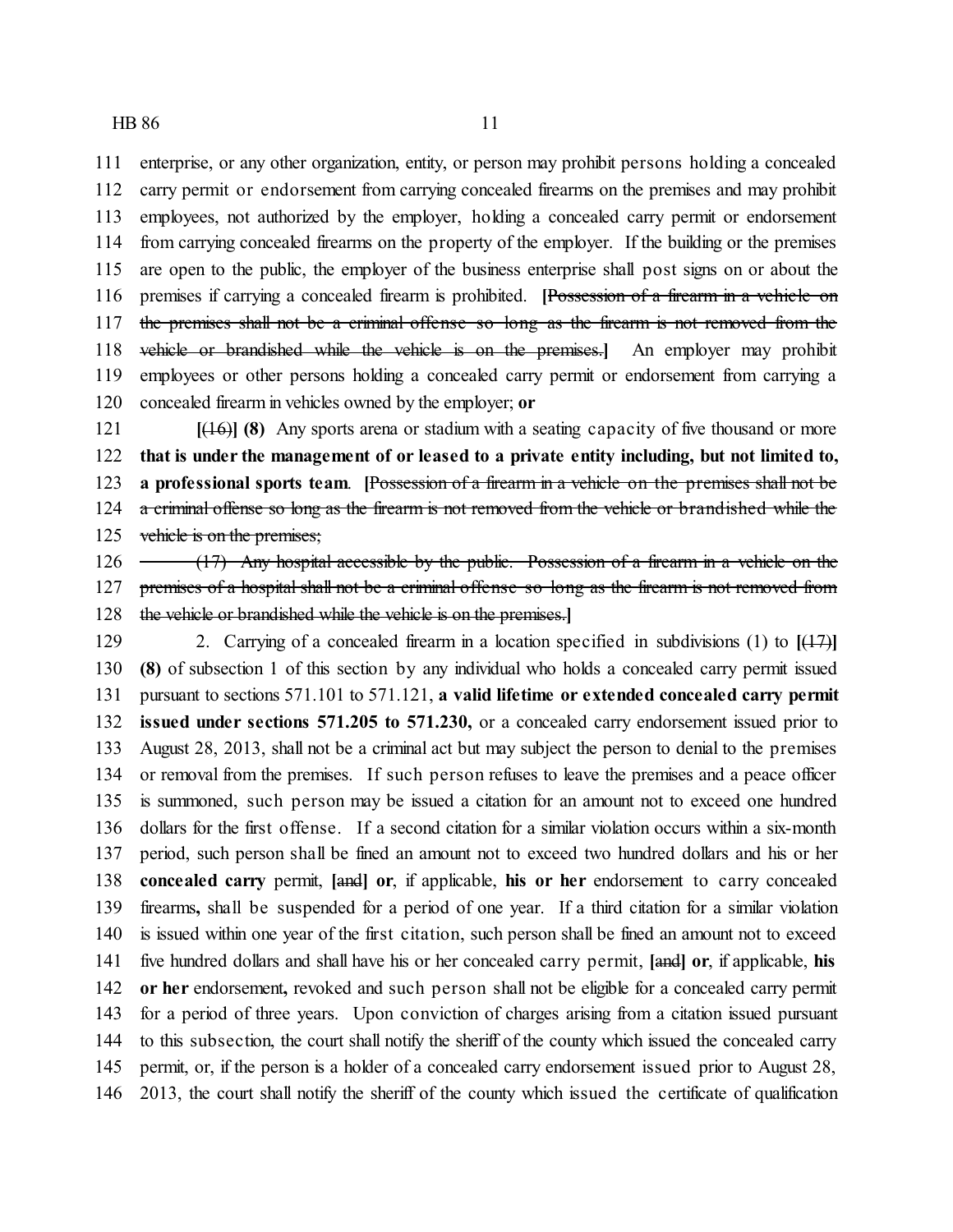for a concealed carry endorsement and the department of revenue. The sheriff shall suspend or revoke the concealed carry permit or, if applicable, the certificate of qualification for a concealed carry endorsement. If the person holds an endorsement, the department of revenue shall issue a notice of such suspension or revocation of the concealed carry endorsement and take action to remove the concealed carry endorsement from the individual's driving record. The director of revenue shall notify the licensee that he or she must apply for a new license pursuant to chapter 302 which does not contain such endorsement. The notice issued by the department of revenue shall be mailed to the last known address shown on the individual's driving record. The notice is deemed received three days after mailing.

 **3. Notwithstanding any provision of subsection 1 of this section or any other law, the provisions of this section shall not prohibit a person from carrying a concealed firearm in a vehicle on any premises listed under subdivisions (1) to (8) of subs e ction 1 of this section, except if prohibited by federal law, so long as the firearm is not removed from the vehicle or brandished while the vehicle is in or on the listed premises.**

**571.108. Notwithstanding any other provision of law to the contrary, neither the state nor any county, city, town, village, municipality, or other political subdivision of this state shall impose any rule, policy, ordinance, contractual requirement, or agreement of any kind that prohibits any employee of such entity who holds a concealed carry permit issued under sections 571.101 to 571.121, a valid lifetime or extended concealed carry permit issued under sections 571.205 to 571.230, a valid concealed carry endorsement issued prior to August 28, 2013, or a concealed carry endorsement or permit issued by another state or political subdivision of another state from carrying a concealed weapon in any area in which such person is authorized to carry a concealed weapon under this chapter.**

**571.109. 1. Notwithstanding any provision of law to the contrary, public institutions of higher education shall be allowed to construct policies regarding concealed carry permits or endorsements issued under sections 571.101 to 571.121, valid lifetime or extendedconcealedcarry permits issuedunder sections 571.205 to 571.230, validconcealed carry endorsements issued prior to August 28, 2013, or concealed carry endorsements or permits issued by another state or political subdivision of another state, but such policies shall not generally prohibit or have the effect of generally prohibiting the carrying, chambering, or active ope ration or storage of a concealed firearm on the campus of any such institution.**

 **2. No institution of higher education shall impose any contractual requirement or condition of employment upon any employee, faculty member, or student that generally prohibits or has the effect of generally prohibiting the lawful possession or carry of**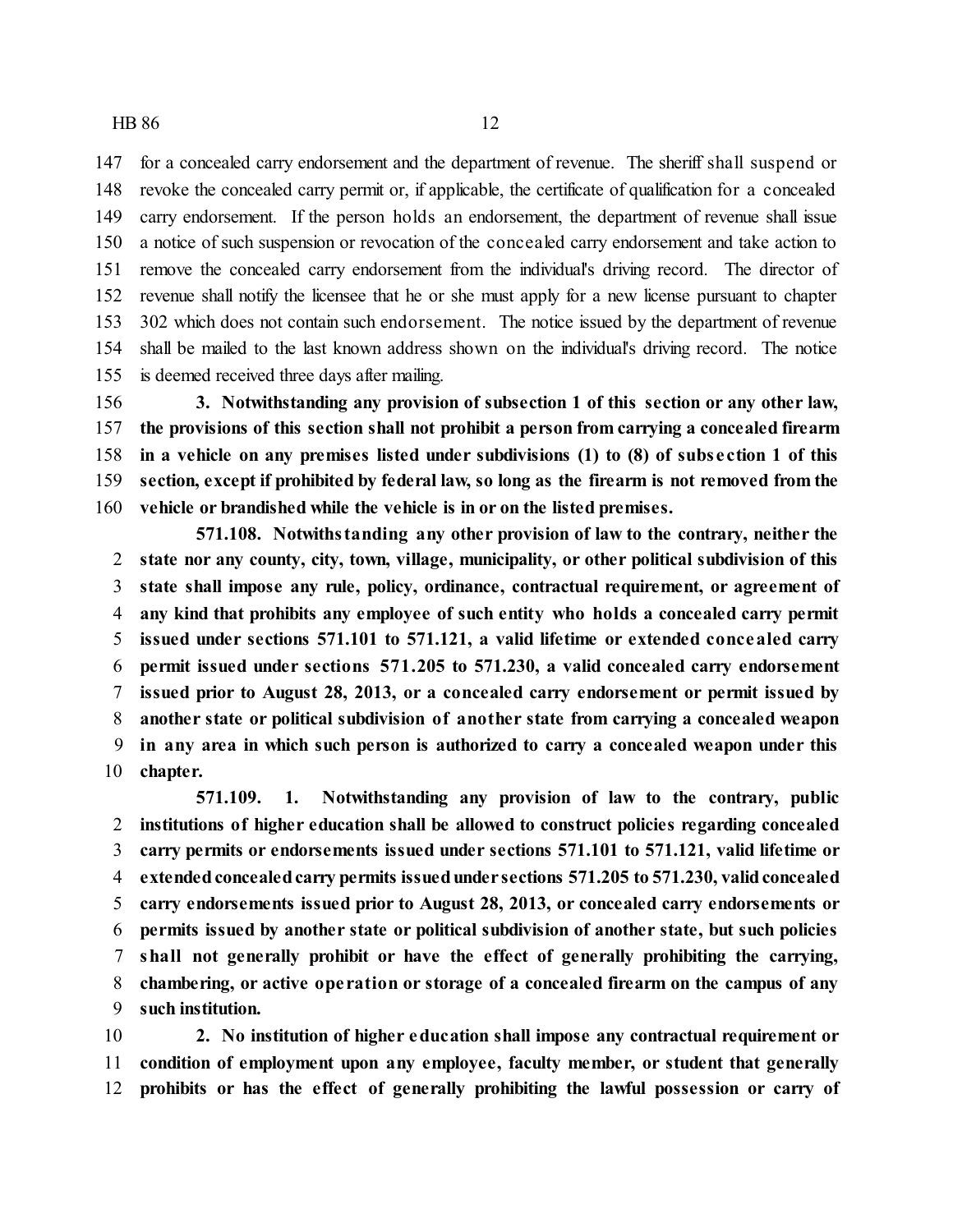13 **firearms by such pe rsons, nor shall such institution impose any taxes, fees, or other**

14 **monetary charges as a condition for the lawful possession or carry of firearms under the** 15 **provisions of this chapter.**

571.215. 1. A Missouri lifetime or extended concealed carry permit issued under sections 571.205 to 571.230 shall authorize the person in whose name the permit is issued to carry concealed firearms on or about his or her person or vehicle throughout the state. No Missouri lifetime or extended concealed carry permit shall authorize any person to carry concealed firearms into**[**:

 $6 \rightarrow$  (1) Any police, sheriff, or highway patrol office or station without the consent of the chief law enforcement officer in charge of that office or station. Possession of a firearm in a vehicle on the premises of the office or station shall not be a criminal offense so long as the firearm is not removed from the vehicle or brandished while the vehicle is on the premises;

10 (2) Within twenty-five feet of any polling place on any election day. Possession of a 11 firearm in a vehicle on the premises of the polling place shall not be a criminal offense so long 12 as the firearm is not removed from the vehicle or brandished while the vehicle is on the premises; 13 (3) The facility of any adult or juvenile detention or correctional institution, prison or 14 jail. Possession of a firearm in a vehicle on the premises of any adult, juvenile detention, or 15 correctional institution, prison or jail shall not be a criminal offense so long as the firearm is not 16 removed from the vehicle or brandished while the vehicle is on the premises;

17 (4) Any courthouse solely occupied by the circuit, appellate or supreme court, or any 18 courtrooms, administrative offices, libraries, or other rooms of any such court whether or not 19 such court solely occupies the building in question. This subdivision shall also include, but not 20 be limited to, any juvenile, family, drug, or other court offices, any room or office wherein any 21 of the courts or offices listed in this subdivision are temporarily conducting any business within 22 the jurisdiction of such courts or offices, and such other locations in such manner as may be 23 specified by supreme court rule under subdivision (6) of this subsection. Nothing in this 24 subdivision shall preclude those persons listed in subdivision (1) of subsection 2 of section 25 571.030 while within their jurisdiction and on duty, those persons listed in subdivisions (2), (4), 26 and (10) of subsection 2 of section 571.030, or such other persons who serve in a law 27 enforcement capacity for a court as may be specified by supreme court rule under subdivision 28 (6) of this subsection from carrying a concealed firearm within any of the areas described in this 29 subdivision. Possession of a firearm in a vehicle on the premises of any of the areas listed in this 30 subdivision shall not be a criminal offense so long as the firearm is not removed from the vehicle 31 or brandished while the vehicle is on the premises;  $32 \leftarrow (5)$  Any meeting of the governing body of a unit of local government, or any meeting of

33 the general assembly or a committee of the general assembly, except that nothing in this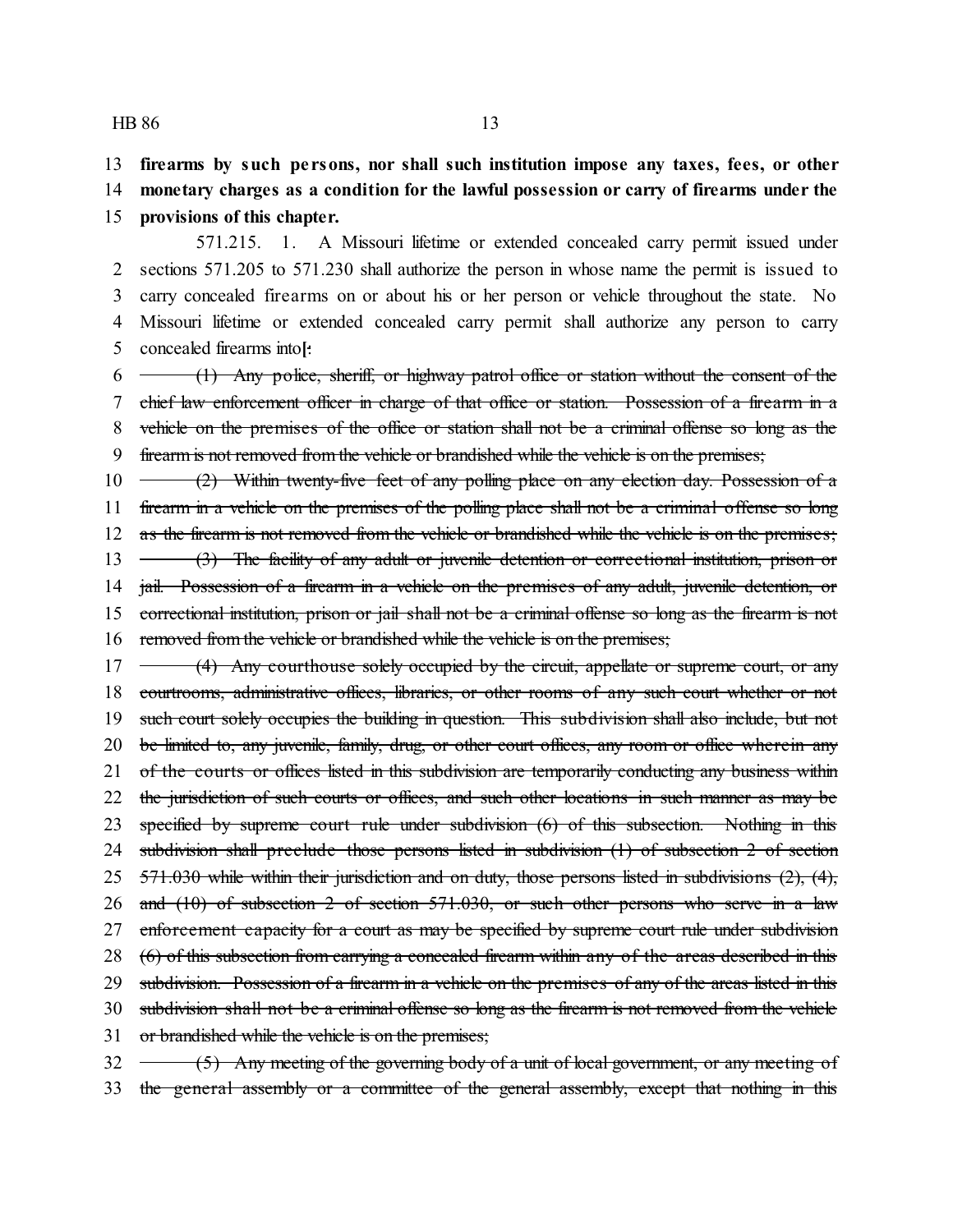subdivision shall preclude a member of the body holding a valid Missouri lifetime or extended concealed carry permit from carrying a concealed firearm at a meeting of the body which he or she is a member. Possession of a firearm in a vehicle on the premises shall not be a criminal offense so long as the firearm is not removed from the vehicle or brandished while the vehicle is on the premises. Nothing in this subdivision shall preclude a member of the general assembly, a full-time employee of the general assembly employed under Section 17, Article III, 40 Constitution of Missouri, legislative employees of the general assembly as determined under 41 section 21.155, or statewide elected officials and their employees, holding a valid Missouri 42 lifetime or extended concealed carry permit, from carrying a concealed firearm in the state 43 capitol building or at a meeting whether of the full body of a house of the general assembly or 44 a committee thereof, that is held in the state capitol building; 45 (6) The general assembly, supreme court, county, or municipality may by rule, 46 administrative regulation, or ordinance prohibit or limit the carrying of concealed firearms by 47 permit holders in that portion of a building owned, leased, or controlled by that unit of government. Any portion of a building in which the carrying of concealed firearms is prohibited

49 or limited shall be clearly identified by signs posted at the entrance to the restricted area. The statute, rule, or ordinance shall exempt any building used for public housing by private persons, highways or rest areas, firing ranges, and private dwellings owned, leased, or controlled by that unit of government from any restriction on the carrying or possession of a firearm. The statute, rule, or ordinance shall not specify any criminal penalty for its violation but may specify that 54 persons violating the statute, rule, or ordinance may be denied entrance to the building, ordered to leave the building and if employees of the unit of government, be subjected to disciplinary measures for violation of the provisions of the statute, rule, or ordinance. The provisions of this subdivision shall not apply to any other unit of government;

 (7) Any establishment licensed to dispense intoxicating liquor for consumption on the premises, which portion is primarily devoted to that purpose, without the consent of the owner or manager. The provisions of this subdivision shall not apply to the licensee of said establishment. The provisions of this subdivision shall not apply to any bona fide restaurant open to the general public having dining facilities for not less than fifty persons and that receives at least fifty-one percent of its gross annual income from the dining facilities by the sale of food. This subdivision does not prohibit the possession of a firearm in a vehicle on the premises of the establishment and shall not be a criminal offense so long as the firearm is not removed from the vehicle or brandished while the vehicle is on the premises. Nothing in this subdivision authorizes any individual who has been issued a Missouri lifetime or extended concealed carry permit to possess any firearm while intoxicated;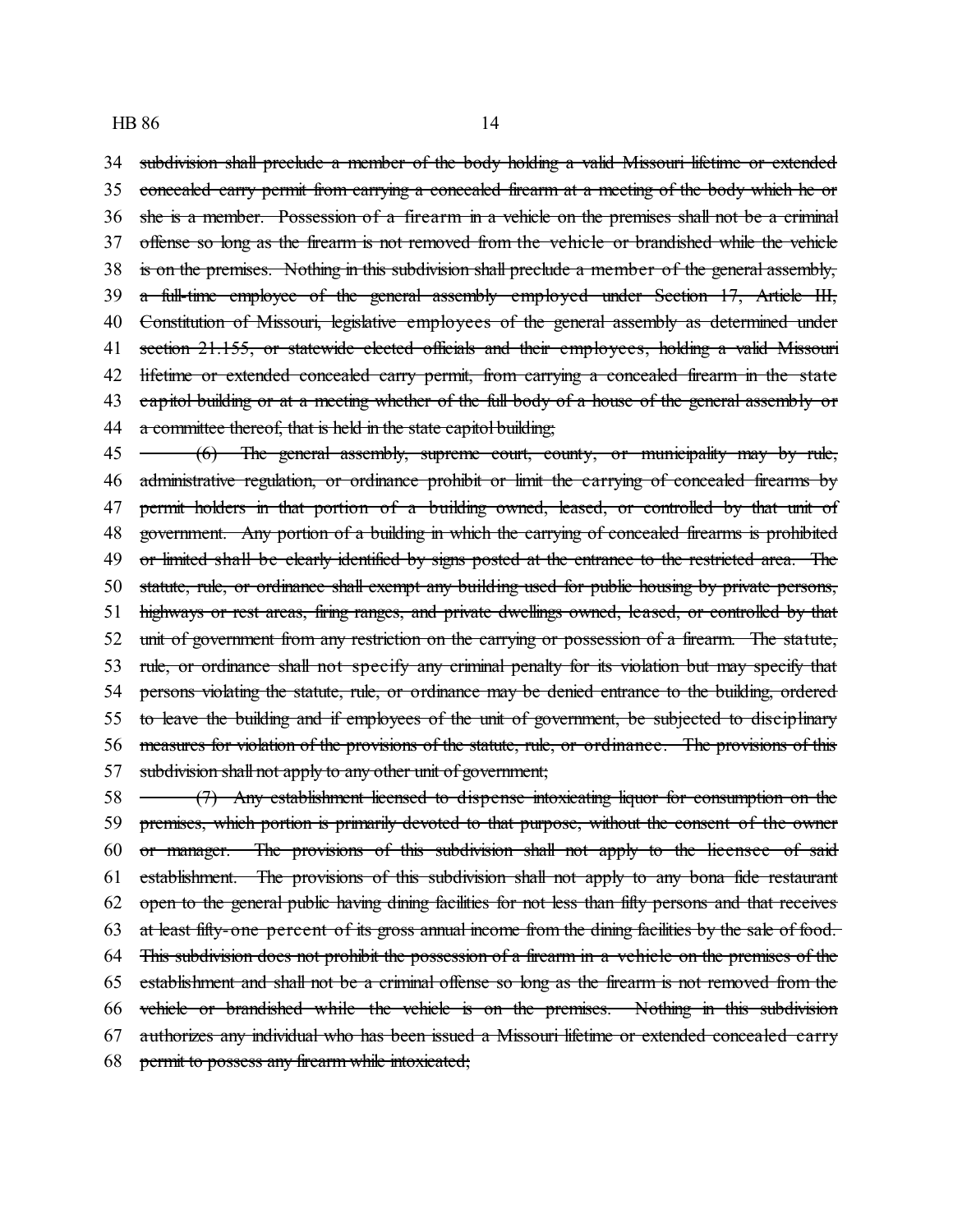$69 \leftarrow (8)$  Any area of an airport to which access is controlled by the inspection of persons and 70 property. Possession of a firearm in a vehicle on the premises of the airport shall not be a

71 criminal offense so long as the firearm is not removed from the vehicle or brandished while the 72 vehicle is on the premises; 73  $\rightarrow$  (9) Any place where the carrying of a firearm is prohibited by federal law; 74 (10) Any higher education institution or elementary or secondary school facility without 75 the consent of the governing body of the higher education institution or a school official or the 76 district school board, unless the person with the Missouri lifetime or extended concealed carry 77 permit is a teacher or administrator of an elementary or secondary school who has been 78 designated by his or her school district as a school protection officer and is carrying a firearm in 79 a school within that district, in which case no consent is required. Possession of a firearm in a 80 vehicle on the premises of any higher education institution or elementary or secondary school 81 facility shall not be a criminal offense so long as the firearm is not removed from the vehicle or 82 brandished while the vehicle is on the premises; 83  $\rightarrow$  (11) Any portion of a building used as a child care facility without the consent of the 84 manager. Nothing in this subdivision shall prevent the operator of a child care facility in a 85 family home from owning or possessing a firearm or a Missouri lifetime or extended concealed 86 earry permit;  $87 \leftarrow$  (12) Any riverboat gambling operation accessible by the public without the consent of 88 the owner or manager under rules promulgated by the gaming commission. Possession of a 89 firearm in a vehicle on the premises of a riverboat gambling operation shall not be a criminal 90 offense so long as the firearm is not removed from the vehicle or brandished while the vehicle 91 is on the premises; 92  $\rightarrow$  (13) Any gated area of an amusement park. Possession of a firearm in a vehicle on the 93 premises of the amusement park shall not be a criminal offense so long as the firearm is not 94 removed from the vehicle or brandished while the vehicle is on the premises; 95 (14) Any church or other place of religious worship without the consent of the minister

96 or person or persons representing the religious organization that exercises control over the place 97 of religious worship. Possession of a firearm in a vehicle on the premises shall not be a criminal 98 offense so long as the firearm is not removed from the vehicle or brandished while the vehicle 99 is on the premises; 100 (15) Any private property whose owner has posted the premises as being off-limits to

101 concealed firearms by means of one or more signs displayed in a conspicuous place of a 102 minimum size of eleven inches by fourteen inches with the writing thereon in letters of not less 103 than one inch. The owner, business or commercial lessee, manager of a private business 104 enterprise, or any other organization, entity, or person may prohibit persons holding a Missouri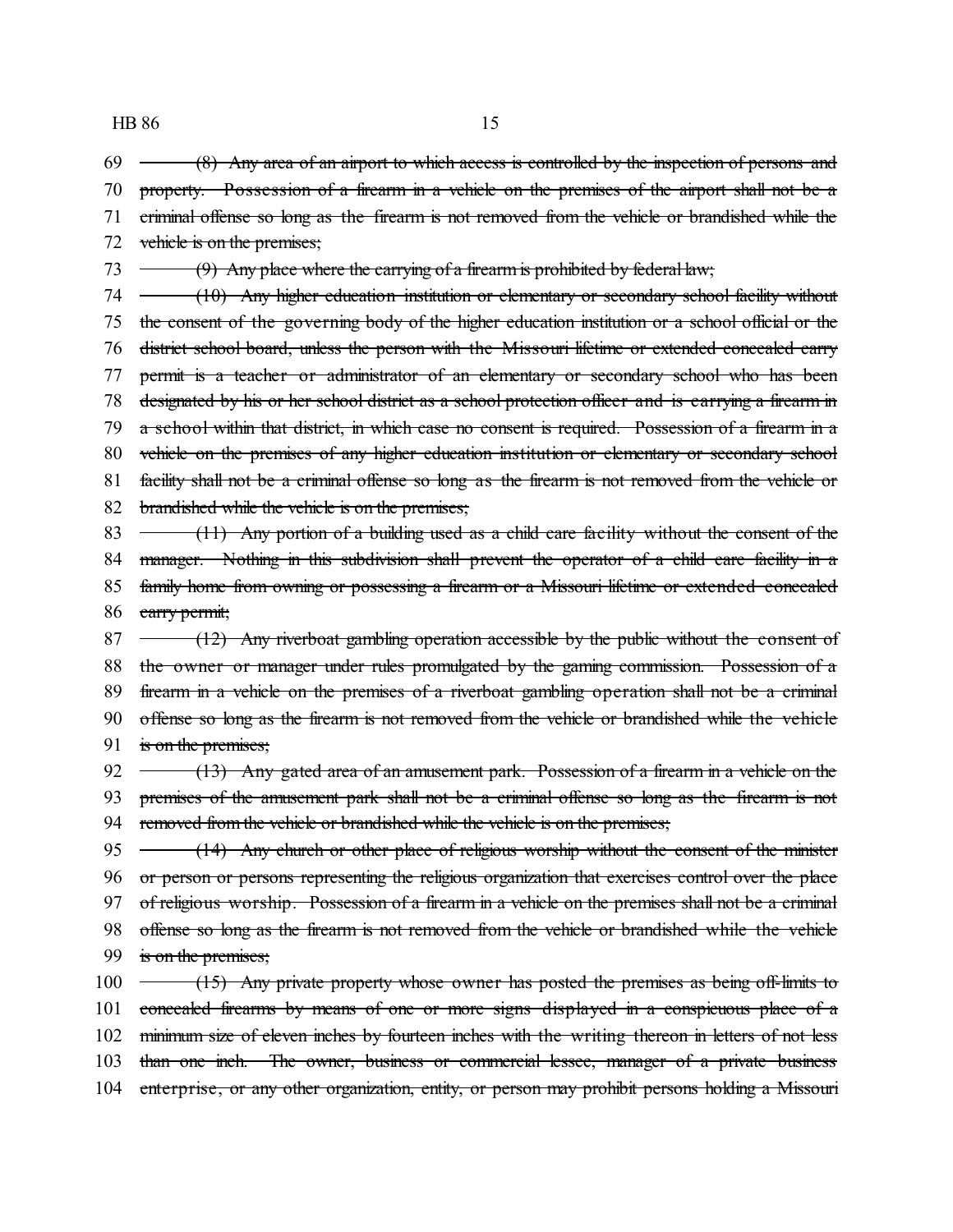lifetime or extended concealed carry permit from carrying concealed firearms on the premises 106 and may prohibit employees, not authorized by the employer, holding a Missouri lifetime or extended concealed carry permit from carrying concealed firearms on the property of the 108 employer. If the building or the premises are open to the public, the employer of the business 109 enterprise shall post signs on or about the premises if carrying a concealed firearm is prohibited. Possession of a firearm in a vehicle on the premises shall not be a criminal offense so long as the 111 firearm is not removed from the vehicle or brandished while the vehicle is on the premises. An 112 employer may prohibit employees or other persons holding a Missouri lifetime or extended 113 concealed carry permit from carrying a concealed firearm in vehicles owned by the employer; 114 (16) Any sports arena or stadium with a seating capacity of five thousand or more.

 Possession of a firearm in a vehicle on the premises shall not be a criminal offense so long as the 116 firearm is not removed from the vehicle or brandished while the vehicle is on the premises;

 $117 \rightarrow (17)$  Any hospital accessible by the public. Possession of a firearm in a vehicle on the premises of a hospital shall not be a criminal offense so long as the firearm is not removed from the vehicle or brandished while the vehicle is on the premises.**] any location listed under subdivisions (1) to (8) of subsection 1 of section 571.107.**

 2. Carrying of a concealed firearm in a location specified in subdivisions (1) to **[**(17)**] (8)** of subsection 1 of **[**this section**] section 571.107** by any individual who holds a Missouri lifetime or extended concealed carry permit shall not be a criminal act but may subject the person to denial to the premises or removal from the premises. If such person refuses to leave the premises and a peace officer is summoned, such person may be issued a citation for an amount not to exceed one hundred dollars for the first offense. If a second citation for a similar violation occurs within a six-month period, such person shall be fined an amount not to exceed two hundred dollars and his or her permit to carry concealed firearms shall be suspended for a period of one year. If a third citation for a similar violation is issued within one year of the first citation, such person shall be fined an amount not to exceed five hundred dollars and shall have his or her Missouri lifetime or extended concealed carry permit revoked and such person shall not be eligible for a Missouri lifetime or extended concealed carry permit or a concealed carry permit issued under sections 571.101 to 571.121 for a period of three years. Upon conviction of charges arising from a citation issued under this subsection, the court shall notify the sheriff of the county which issued the Missouri lifetime or extended concealed carry permit. The sheriff shall suspend or revoke the Missouri lifetime or extended concealed carry permit.

577.703. 1. A person commits the offense of bus hijacking if he or she seizes or exercises control, by force or violence or threat of force or violence, of any bus. The offense of bus hijacking is a class B felony.